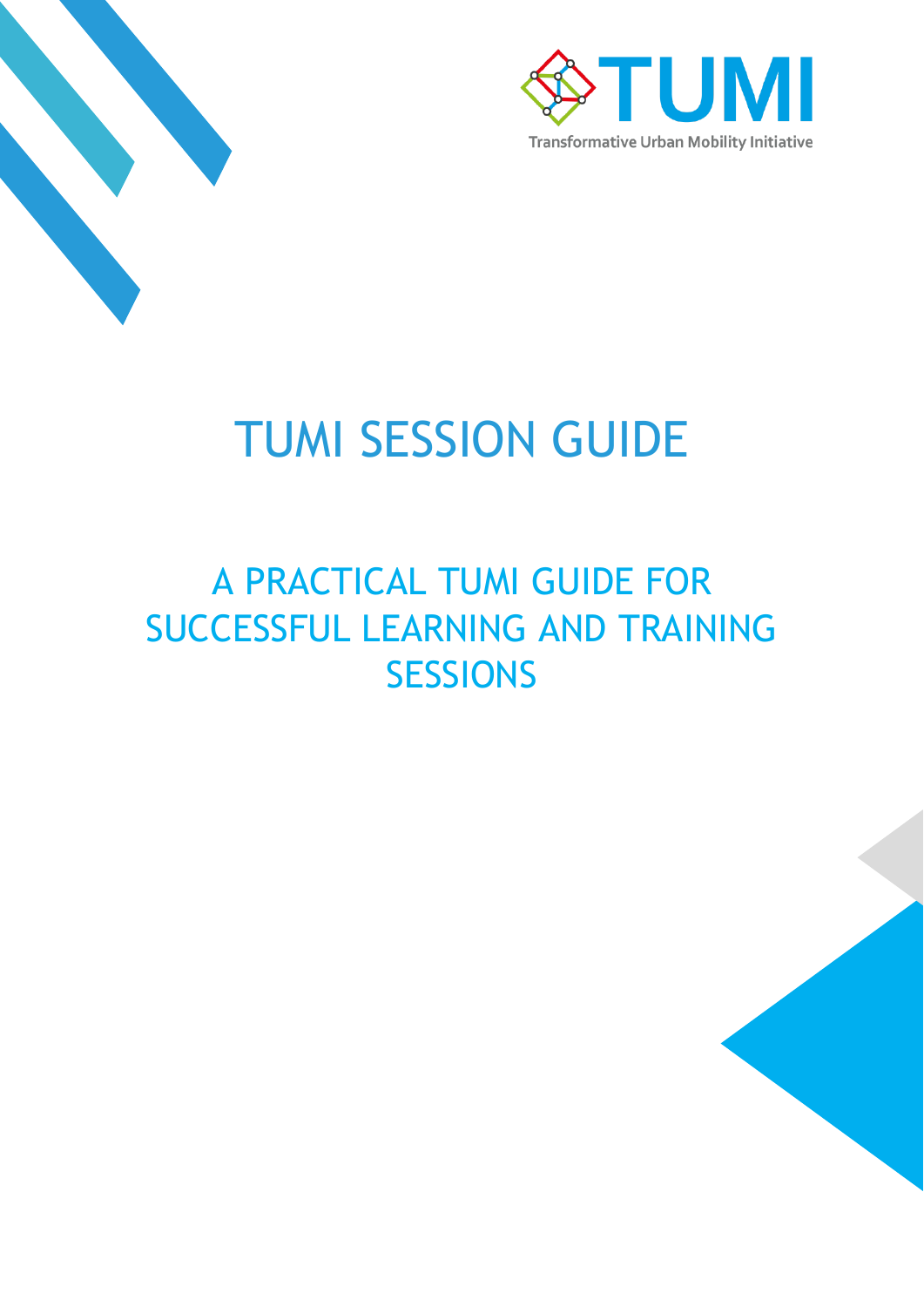

## Introduction

Developing capacity among practitioners and change makers is crucial for sustainable mobility. In this context, the term refers to the process of enabling individuals and organizations to develop capacities to act on and shape challenges arising in their professional field. With focus on knowledge as one of its three pillars, the Transformative Urban Mobility Initiative (TUMI) promotes capacity development measures that achieve four main objectives:

- ➔ Increase **awareness** among individuals and organizations of the relevance of sustainable urban mobility
- ➔ Provide comprehensive **information**, **knowledge** and **technical expertise** on how to achieve sustainability in urban mobility
- ➔ **Create a community** of committed sustainable urban mobility practitioners who are equipped to make an effective and sustainable impact on cities and transport by renewing their institutions and their professional field
- ➔ Trigger action to transform urban mobility **through systematic and integrated support** on all scales needed

TUMI recommends trainings and learning sessions that build capacity to develop sustainable urban mobility interventions. In order to achieve this goal, TUMI sessions follow the quality standards outlined in the **=> TUMI Capacity Development Charta**. It is our goal that participants and target audiences recognize and distinguish TUMI trainings for their high quality and engaging format. This guideline serves as an accompanying step-by-step guideline for preparing and implementing these sessions.

#### Before the session

When you prepare a TUMI session, please consider the following aspects:

## Determine what kind of session suits the purpose best

TUMI sessions can take different shapes: from conference-like, big scale forums to small-scale workshops for a limited audience to a series of informative and interactive webinars. An awarenessraising event for decision makers requires different features than a technical training for transport practitioners. So, when you start thinking about organizing a TUMI session, please think first what the **objectives** of your training are and which **target audience** you want to reach. According to your answers to these questions, determine the **scope and the length of your training**. Sessions with smaller participant numbers can quickly move to expert level discussions, therefore we suggest focusing the session on specific topics and holding them within a shorter timeframe.

## Make sure that a national, regional, or local partner organisation will coorganize the event

Involving local partners has the advantage that topics are checked for their relevance to the requirements of the national and local entity. It also helps to publicize the event through their channels and will **increase your chances that the most relevant participants** will take part in the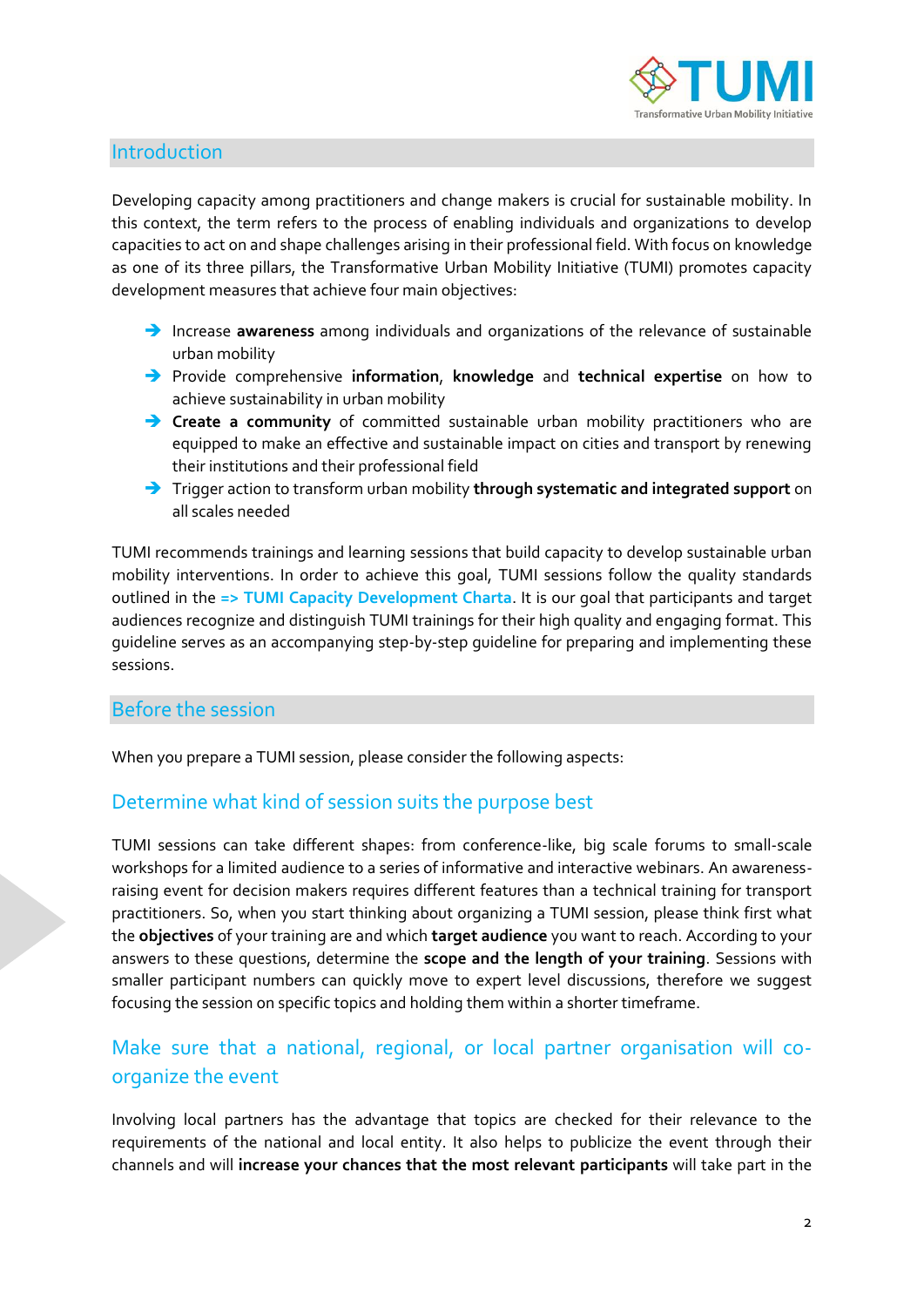

event. Partnerships with local organisations can also include their support with in- kind contributions, such as offering the venue, providing supporting staff for registration and logistics, and office support. Keep in mind the partner organization's potential to later on act as local representatives and multipliers of your ideas.

## Choose the appropriate number of participants

The size of the participating group has a substantial impact on the dynamics of the training. Smaller groups (of **max. 25 participants**) enable a more **intimate and productive learning atmosphere**; people get to know each other rapidly and interact more often. Bigger groups permit to reach a large number of people at once and potentially increase diversity of backgrounds and opinions. However, ensuring the active participation of all attendees becomes more challenging. *"The bigger the better"* **is certainly not the case.** 

In these settings it can be helpful to narrow down your agenda to very concrete issues and avoid letting participants (or co-sponsors!) interlink too many diverging topics during discussions. Also keep in mind whether this training is more likely to be a one-time event – it may be your only chance to engage with the participants – or whether you hope to continue working with them.

## Prepare an engaging agenda

When designing the agenda for a TUMI session, always keep your participants in mind. Think about what prior knowledge they possess and what additional knowledge would be useful to them. Consider their familiarity with each other and include activities based on their shared/diverging background that engage them with each other. When participants feel comfortable, they are more likely to engage strongly during the session. Based on their level of experience, participants might also be keen on sharing their story and examples from their work. Also make sure that the agenda has a **range of different activities and exercises** that will keep participants from settling in; beside more formal presentations, your agenda should therefore also include community building exercises or site visits.

## Get to know your attendees, their background and expectations

When you invite people to your TUMI session, try to gather as much information as possible on them in order to develop a meaningful event for them.

If possible, get in touch with them sufficiently in time before the training and inquire:

- ➔ Their **professional background**
- ➔ **Level of knowledge** and exposure to the topic
- ➔ Wishes and **expectations** towards the training
- **→ Experience** they could contribute

Use this information to adjust and enrich the agenda. If you find out, for example, that some of your participants have substantial experience to share, include them in the programme and give them an active role to benefit from their knowledge. One way to find out about participants background is to have them fill out a questionnaire prior to the event or when applying.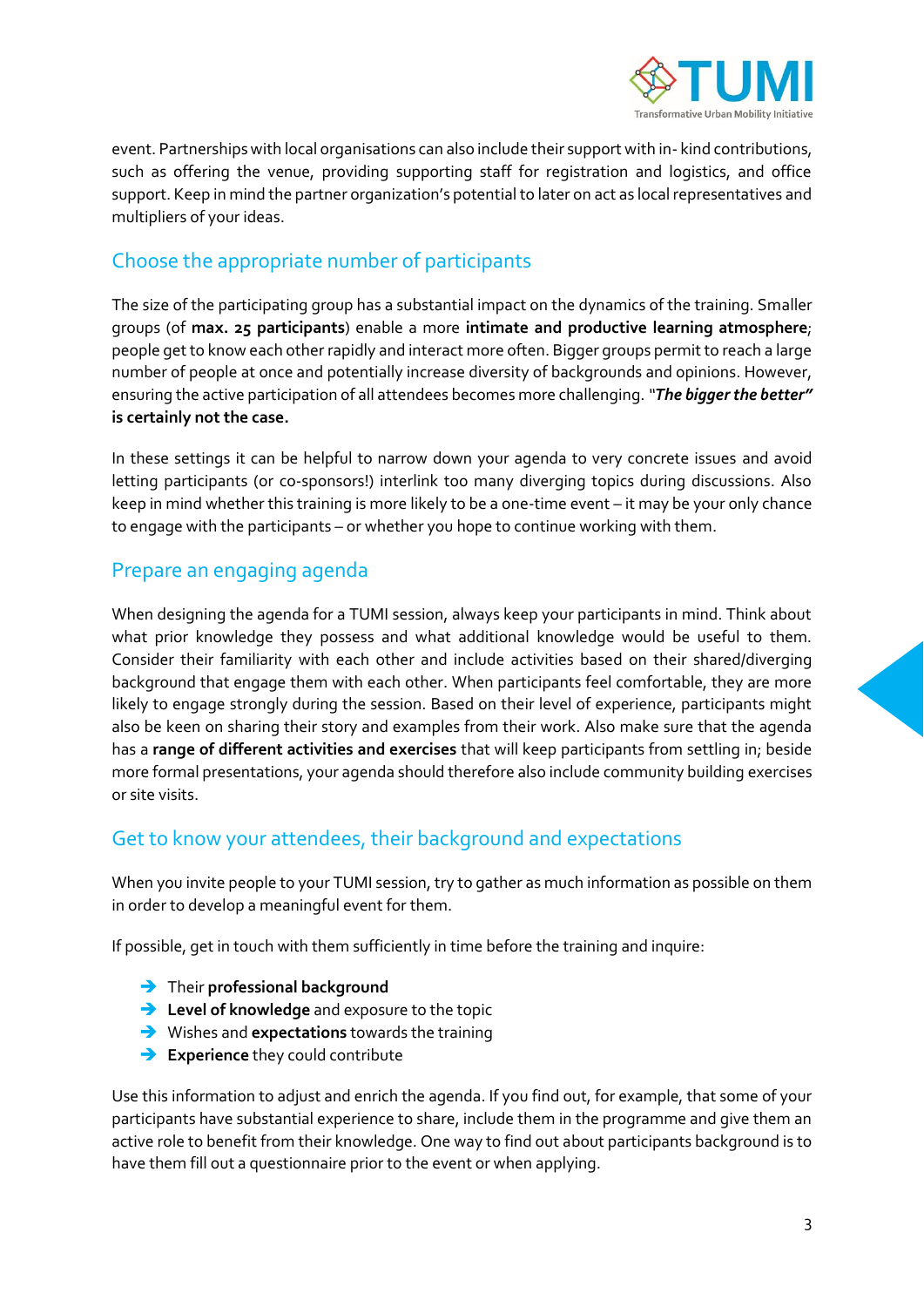

## Pay attention to underrepresented groups

You might have individuals in your invitation list that differ from the rest of the group. For example, in the case of transport events, it is quite common to have a large group of male and only a few individual female participants. In international

"Minorities" should represent at least **30%** of the total to feel like a group

events, you might also have such imbalances when it comes to origin or language. Be aware of these tendencies and try to **counterbalance** them. Make sure that there are **no isolated individuals** belonging to an underrepresented group among your participants.

## Take into account language differences

**Effective communication** is essential to reach the audience and make a TUMI session a success. Even though English is the predominant language in international cooperation, its mastery should not be taken for granted in the context of developing countries and emerging economies. So if you plan to hold a TUMI session in English, verify if **all** participants have sufficient language skills to follow and actively participate in the whole training. If not, please provide **high-quality simultaneous translation** and **translate the written training material** (agenda, presentations, handouts etc.) in advance. Also consider using methods for that allow participation despite language differences (e.g. visual inputs, text-based input, work in small groups). Even though translation is of great help, listening to translation over several days is tiring. If you have a large group of participants who do not speak your language, try to get a **trainer speaking their native tongue**. If this is impossible, at least enrich your programme with contributions in that language.

## During the training

## Help building connections and enable equal participation

For most participants of TUMI sessions, exchanging with and learning from other participants is as important as the provision of expert knowledge. However, meaningful interaction between participants does not always come on its own. You, as an organizer, have an active role in setting the framework and creating an atmosphere of trustful exchange.

Here are some tips that can support your objective:

- **Encourage participants to get to know each other even before the session** (e.g. by requesting a joint group presentation from people coming from the same country// creating a group on social media where people present themselves// hosting a small reception the evening before etc.)
- Chose a **seating arrangement**that is suitable to participants' interaction (e.g. group tables), mix participants often

#### **Ways of introducing participants:**

- **Personal introduction** (every participant introduces her/himself)
- **Mutual introduction** (two participants discuss for 5 minutes and introduce each other to the group)
- Line-ups + interviews (ask a set of questions, participants have to move around and line up in the room according to their answers)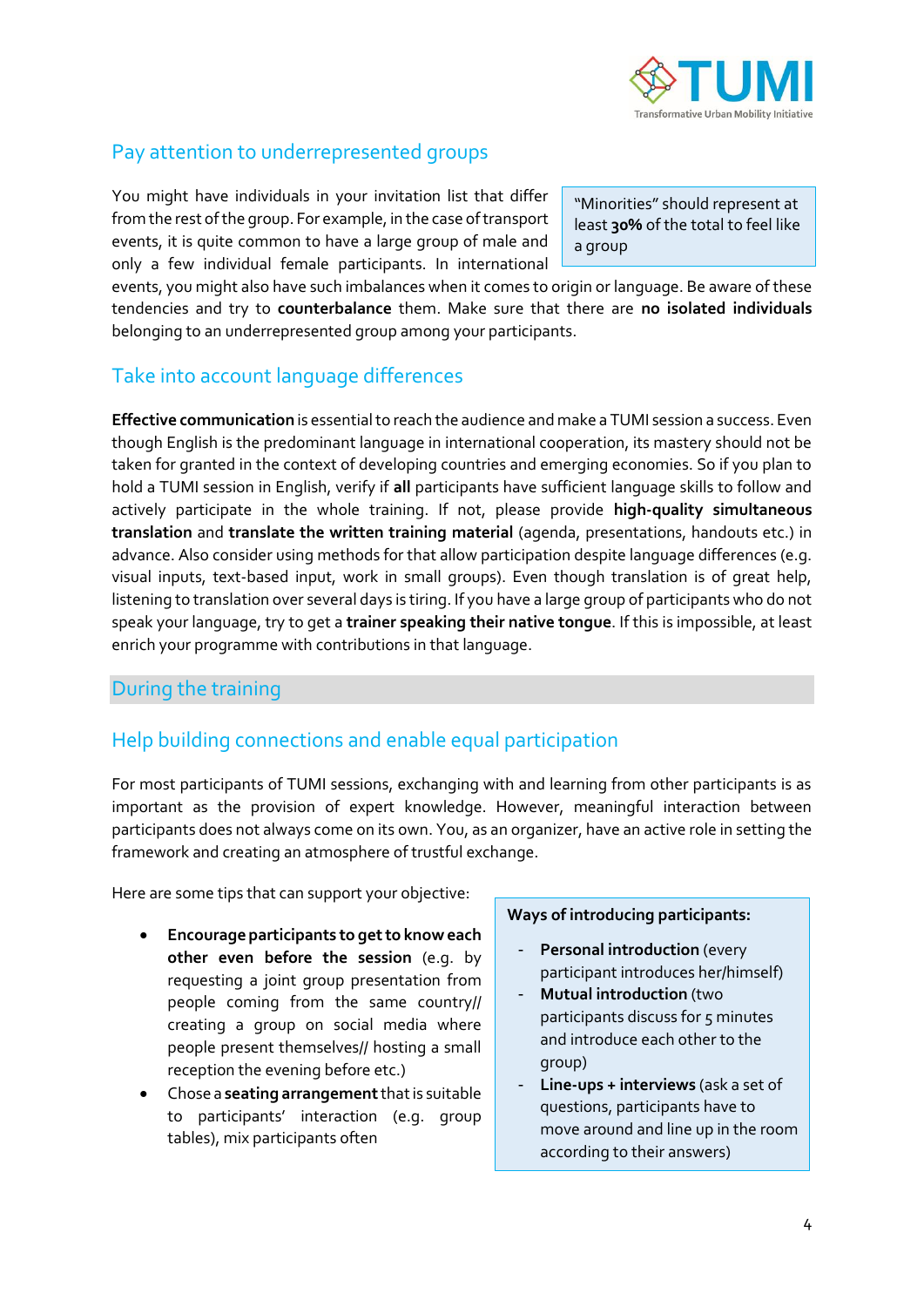

- Provide enough time for **participants, trainers and organizers to introduce themselves** (or each other) in the beginning of the training
- **Do not sacrifice lunch or coffee breaks** when time gets short, these are important moments of informal exchange

**Tips for interpreter-friendly training settings:** 

- **Send documents, notes or presentations beforehand** or make sure the interpreters can have a look at them before the training starts
- Consider distributing **headsets for translation to everybody**, including those speaking the majority language
- Invite the **minority language speakers to ask questions** and participate evenly
- Ask speakers and participants to **always use the microphone** for their contributions
- **Speak loud and clearly**, especially when mentioning numbers, names, enumerations
- **Encourage speakers to speak freely**, rather than reading out pre-written texts
- **Arrange the room** such that **speakers and interpreters can keep eye contact** and see signals and gestures
- **Explain abbreviations, names and complicated terms**, use expressions understandable to all
	- If possible, **speak in short and complete sentences** avoid complicated phrasing
- **Overcome language barriers** and make sure **everyone feels comfortable to participate**, especially people speaking a minority language
- **Deemphasize hierarchy:** reduce the distinction between the active (and distinguished) presenters and the "passive audience" by giving **active roles** and short **speaking slots** (e.g. time keeper, people doing summaries of group works, round table presentations) to a large number of participants

## Adapt your agenda to suit the participants' needs

The agenda of a TUMI session is usually produced in advance. Priorities are defined, sessions determined and speaking slots attributed mostly without **Paternalism leads to passivity!**

consultation of the participants. The agenda thus represents

the organizers' best guess what is relevant and interesting for the audience. When the training starts, agendas go through a reality check: some sessions take longer than previewed, other do not spark the expected interest. Agendas are almost never 100% respected. This can lead to stress and anxiety among the organizers. In order to prevent this:

- **Do not see your agenda as a rigid timetable** but as an offer that will be shaped in a collective process by the interaction of trainers and participants
- Ideally **present the agenda at the beginning of your sessions and ask for comments:** if you find out that many participants have converging interests, take these into account for your training
- **Be flexible:** try to find a balance between **rigorous time keeping and adapting the agenda**  in accordance with the participants interests
- **Do not overload your agenda:** presentations, exercises and discussions usually take longer than previewed. Do not put more in your agenda than what you can **realistically deal with**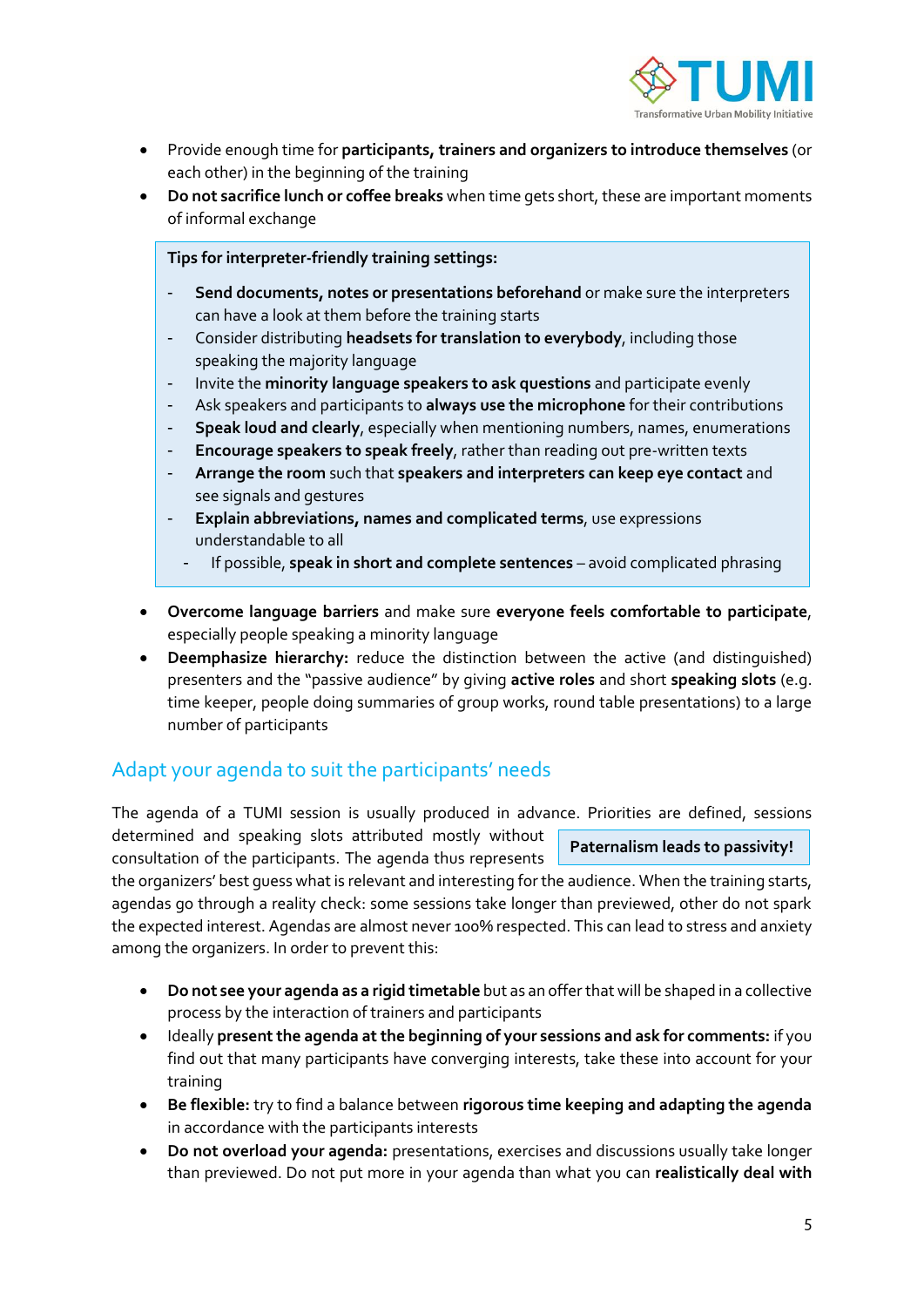

**during the limited time of your training.** Try to anticipate delays and integrate buffers and margins into your agenda, instead of assuming an unrealistically smooth course of action.

• **Use local knowledge – give room for exchange:** "ordinary" participants carry a lot of relevant experience and knowledge. Try to avoid completely filling the time of the training with "expert" inputs without giving enough room for local knowledge and experience to be shared.

## Diversify your program to keep people on board

As trainings can take up to several days, it is important that the programme is diversified and engaging in order to maintain the participants' attention and interest over the whole period. Passive listening is not enough! Furthermore, as trainings aim at

Max. attention span of concentrated listening to a single lecturer: **20 minutes**

empowering and enabling people to take action afterwards, it is crucial that participants have the opportunity to apply and test the knowledge they acquire at the training.

In order to prevent trainings from becoming boring monologues try to:

- **Use a mixture of different training methods:** a training cannot only consist of frontal presentations, otherwise participants will not be able to pay attention nor to remember what was taught. Use a variety of formats with different levels of interactivity.
- If you do use traditional **frontal presentations,** try to make them as varied and engaging as possible:
	- o **Do not provide all concepts and definitions yourself**, ask participants to contribute
	- o **Ask questions** and check if participants understand your points
	- o **Keep presentations short,** as people will not be able to follow over a long-time span
	- o If presentations are long, interrupt or **change the dynamics every 20 minutes** (show a short video, ask participants to stand up, do a short quiz etc.)
	- o **Use humour - make jokes**: Laughing helps to stay tuned
- **Use different visualizations during your training**: short and meaningful PowerPoint presentations are helpful tools, but often predetermined slides tend to (1) be overloaded, (2) distract from the speaking content, (3) lead to inflexible and lengthy presentations. Instead of only relying on PPTs, try to complement your training with other tools such as **cards, posters, flipcharts** etc.

#### **People remember:**

- 20% of what they hear
- 40% of what they hear and see
- **80% of what they do themselves**

#### **Increase interactivity:**

- Frontal lecture (listen, see)
- Group discussion (listen, speak)
- Field trip (see, listen, move)
- Interactive exercise (do it yourself)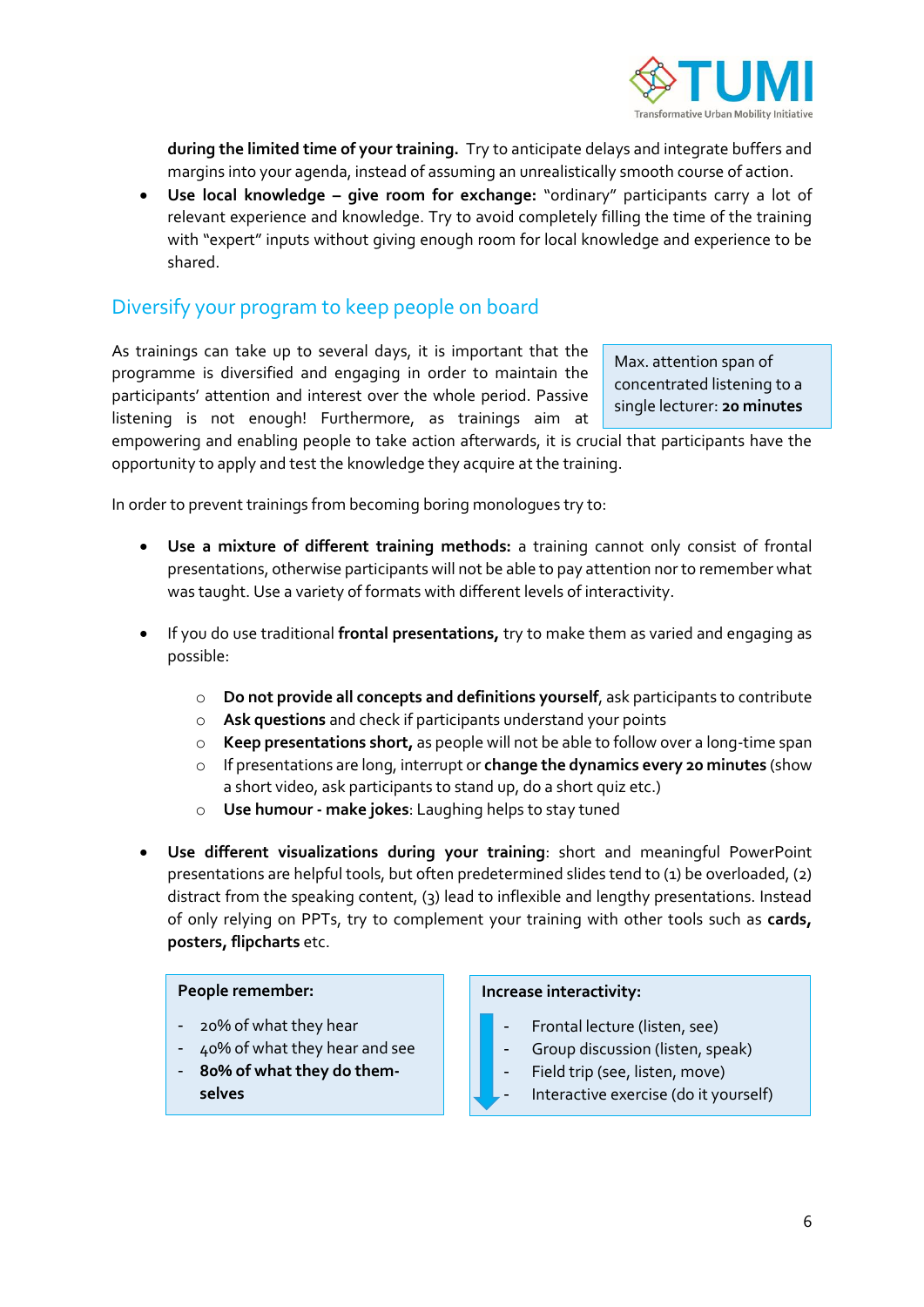

- **Include at least one interactive exercise** in your training: for your event to have a long-term effect on participants, it is crucial that during the course of the session participants *get from the point where they (passively)*
- *acquire new knowledge to the point where they (actively) apply this new knowledge***.**  Prepare the exercise in advance, distribute roles and provide clear instruction to the participants. Support the groups with moderation and facilitation.
- **Develop first steps and get peer review**: more often than not, participants will afterwards return to work with many tasks and little time to continue with learning, so make sure they can utilize the "safe space" of the training for first steps relevant for their work. Let them draft realistic action items which reflect the input received, then review with the colleagues present. At the end, you can ask the participants to commit to a chosen number of tasks and let their peers support them in monitoring progress.
- **Organize a field trip:** If there is a relevant site or an actor that complements your training and can be visited outside of the training venue (at reasonable costs) use this opportunity. Local partners can be a great source for inspiration on where to visit and are likely to support in the facilitation of a field trip:
	- o **You increase the attention span of your participants** by making them leave the training venue and change the setting
	- o Participants have new possibilities to mix and socialise and have a **joint experience**  => **community building**
	- o You can use the field trip to compare theory and practice and demonstrate features that were refered to during the theoretical part

## Encourage feedback at different stages

It is very important to get feedback from the participants in order to know if the training is reaching its goals. Doing feedback rounds or distributing feedback forms at the end of trainings is very common. However, you do not have to wait until the training is over to ask for feedback:

- "**Flashlight feedback"- oral feedback at the end of the day:** The end of the first day is a suitable moment to get a quick feedback about the course of events. You can e.g. ask participants to say one sentence about their state of mind and degree of satisfaction. You can also ask their opinion on what should have been dealt with more in detail and less in detail during the first day. Use these insights to get back to the trainers/organizers and review the planned activities for the next day(s).
- **Written feedback at the end of the event**: Make sure that every participant provides written feedback at the end of the event. Ask relevant quantitative and qualitative questions that will help you improve future trainings in a systematic manner.

## After the training

## Follow up with participants